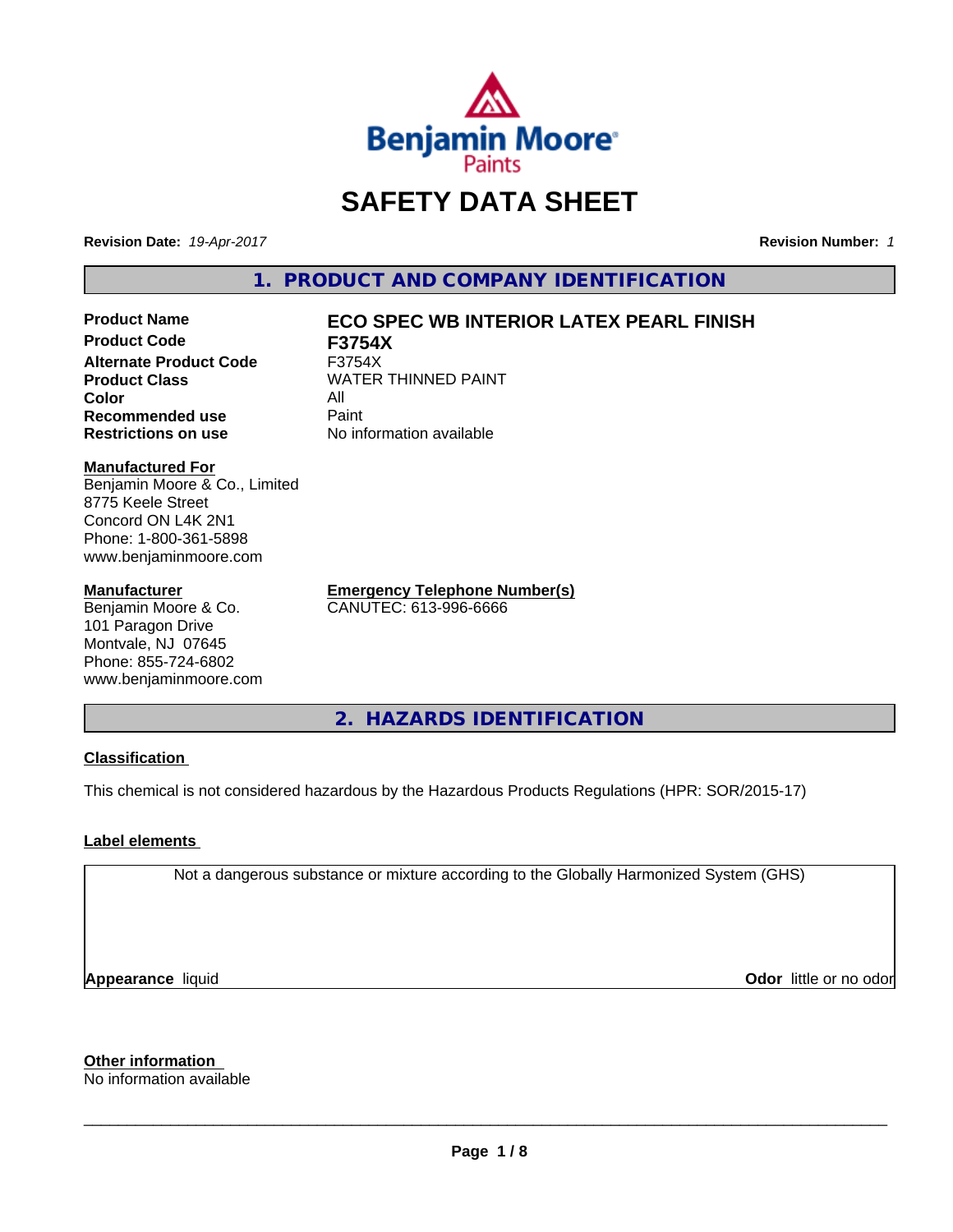# **3. COMPOSITION INFORMATION ON COMPONENTS**

| <b>Chemical Name</b> | <b>CAS-No</b>    | Weight % (max)   |
|----------------------|------------------|------------------|
| Kaolin               | 1332-58-7        | 10%<br>∽         |
| Kaolin.<br>calcined  | $22704 - 41 - 1$ | $-5%$            |
| Titanium dioxide     | $13463 - 67 - 4$ | 25%<br>- 1<br>ັ. |

| 4. FIRST AID MEASURES                  |                                                                                                          |  |
|----------------------------------------|----------------------------------------------------------------------------------------------------------|--|
| <b>General Advice</b>                  | No hazards which require special first aid measures.                                                     |  |
| <b>Eye Contact</b>                     | Rinse thoroughly with plenty of water for at least 15<br>minutes and consult a physician.                |  |
| <b>Skin Contact</b>                    | Wash off immediately with soap and plenty of water while<br>removing all contaminated clothes and shoes. |  |
| <b>Inhalation</b>                      | Move to fresh air. If symptoms persist, call a physician.                                                |  |
| Ingestion                              | Clean mouth with water and afterwards drink plenty of<br>water. Consult a physician if necessary.        |  |
| <b>Most Important Symptoms/Effects</b> | None known.                                                                                              |  |
| <b>Notes To Physician</b>              | Treat symptomatically.                                                                                   |  |

# **5. FIRE-FIGHTING MEASURES**

| <b>Suitable Extinguishing Media</b>                                                          | Use extinguishing measures that are appropriate to local<br>circumstances and the surrounding environment.                                   |
|----------------------------------------------------------------------------------------------|----------------------------------------------------------------------------------------------------------------------------------------------|
| <b>Protective Equipment And Precautions For</b><br><b>Firefighters</b>                       | As in any fire, wear self-contained breathing apparatus<br>pressure-demand, MSHA/NIOSH (approved or equivalent)<br>and full protective gear. |
| <b>Specific Hazards Arising From The Chemical</b>                                            | Closed containers may rupture if exposed to fire or<br>extreme heat.                                                                         |
| <b>Sensitivity To Mechanical Impact</b>                                                      | No                                                                                                                                           |
| <b>Sensitivity To Static Discharge</b>                                                       | No.                                                                                                                                          |
| <b>Flash Point Data</b><br>Flash Point (°F)<br>Flash Point (°C)<br><b>Flash Point Method</b> | Not applicable<br>Not applicable<br>Not applicable                                                                                           |
|                                                                                              |                                                                                                                                              |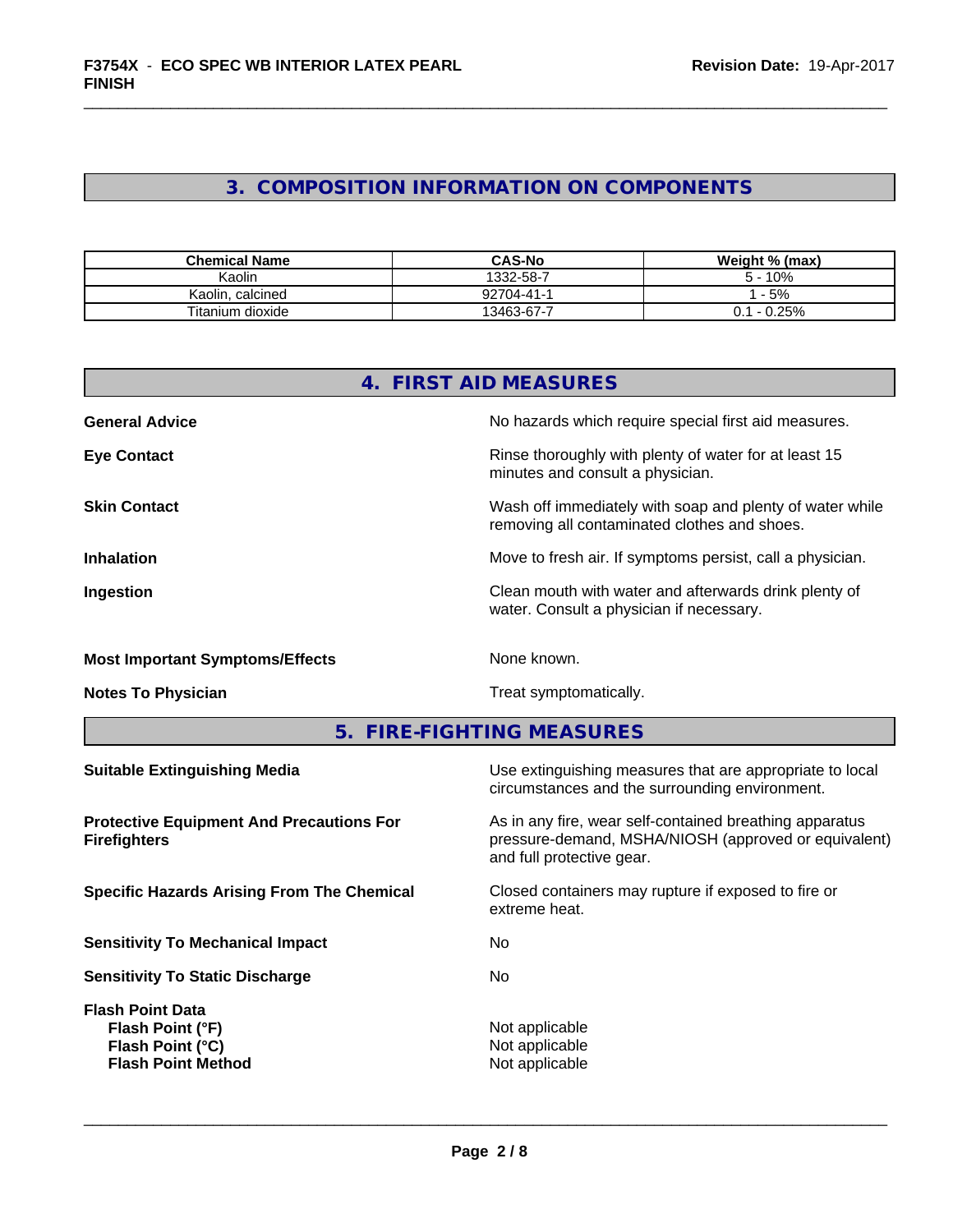# **Flammability Limits In Air**

**Lower Explosion Limit** Not applicable **Upper Explosion Limit** Not applicable

**NFPA Health:** 1 **Flammability:** 0 **Instability:** 0 **Special:** -

# **NFPA Legend**

- 0 Not Hazardous
- 1 Slightly
- 2 Moderate
- 3 High
- 4 Severe

*The ratings assigned are only suggested ratings, the contractor/employer has ultimate responsibilities for NFPA ratings where this system is used.*

*Additional information regarding the NFPA rating system is available from the National Fire Protection Agency (NFPA) at www.nfpa.org.*

# **6. ACCIDENTAL RELEASE MEASURES**

**Personal Precautions Precautions** Avoid contact with skin, eyes and clothing. Ensure

**Other Information Discription Prevent further leakage or spillage if safe to do so.** 

**Environmental Precautions** See Section 12 for additional Ecological Information.

**Methods For Clean-Up Force 20 All 20 All 20 All 20 Soak** up with inert absorbent material. Sweep up and shovel into suitable containers for disposal.

vapors, spray mists or sanding dust. In case of insufficient

# **7. HANDLING AND STORAGE**

**Handling Handling Avoid contact with skin, eyes and clothing. Avoid breathing H** 

**Storage Keep container tightly closed. Keep out of the reach of Keep** container tightly closed. Keep out of the reach of children.

ventilation, wear suitable respiratory equipment.

**Incompatible Materials Incompatible Materials No information available** 

 $\overline{\phantom{a}}$  ,  $\overline{\phantom{a}}$  ,  $\overline{\phantom{a}}$  ,  $\overline{\phantom{a}}$  ,  $\overline{\phantom{a}}$  ,  $\overline{\phantom{a}}$  ,  $\overline{\phantom{a}}$  ,  $\overline{\phantom{a}}$  ,  $\overline{\phantom{a}}$  ,  $\overline{\phantom{a}}$  ,  $\overline{\phantom{a}}$  ,  $\overline{\phantom{a}}$  ,  $\overline{\phantom{a}}$  ,  $\overline{\phantom{a}}$  ,  $\overline{\phantom{a}}$  ,  $\overline{\phantom{a}}$ 

adequate ventilation.

**8. EXPOSURE CONTROLS / PERSONAL PROTECTION**

# **Exposure Limits**

| <b>Chemical Name</b> | <b>ACGIH</b>             | <b>Alberta</b>             | British Columbia           | Ontario                    | Quebec                     |
|----------------------|--------------------------|----------------------------|----------------------------|----------------------------|----------------------------|
| Kaolin               | $2 \text{ ma/m}^3$ - TWA | $2 \text{ ma/m}^3$ - TWA   | $2 \text{ ma/m}^3$ - TWA   | $2 \text{ ma/m}^3$ - TWA   | $5 \text{ ma/m}^3$ - TWAEV |
| Titanium dioxide     | 10 mg/m $3$ - TWA        | 10 mg/m <sup>3</sup> - TWA | 10 mg/m <sup>3</sup> - TWA | 10 mg/m <sup>3</sup> - TWA | 10 mg/m $^3$ - TWAEV       |
|                      |                          |                            | $3 \text{ ma/m}^3$ - TWA   |                            |                            |

**Legend**

ACGIH - American Conference of Governmental Industrial Hygienists

Alberta - Alberta Occupational Exposure Limits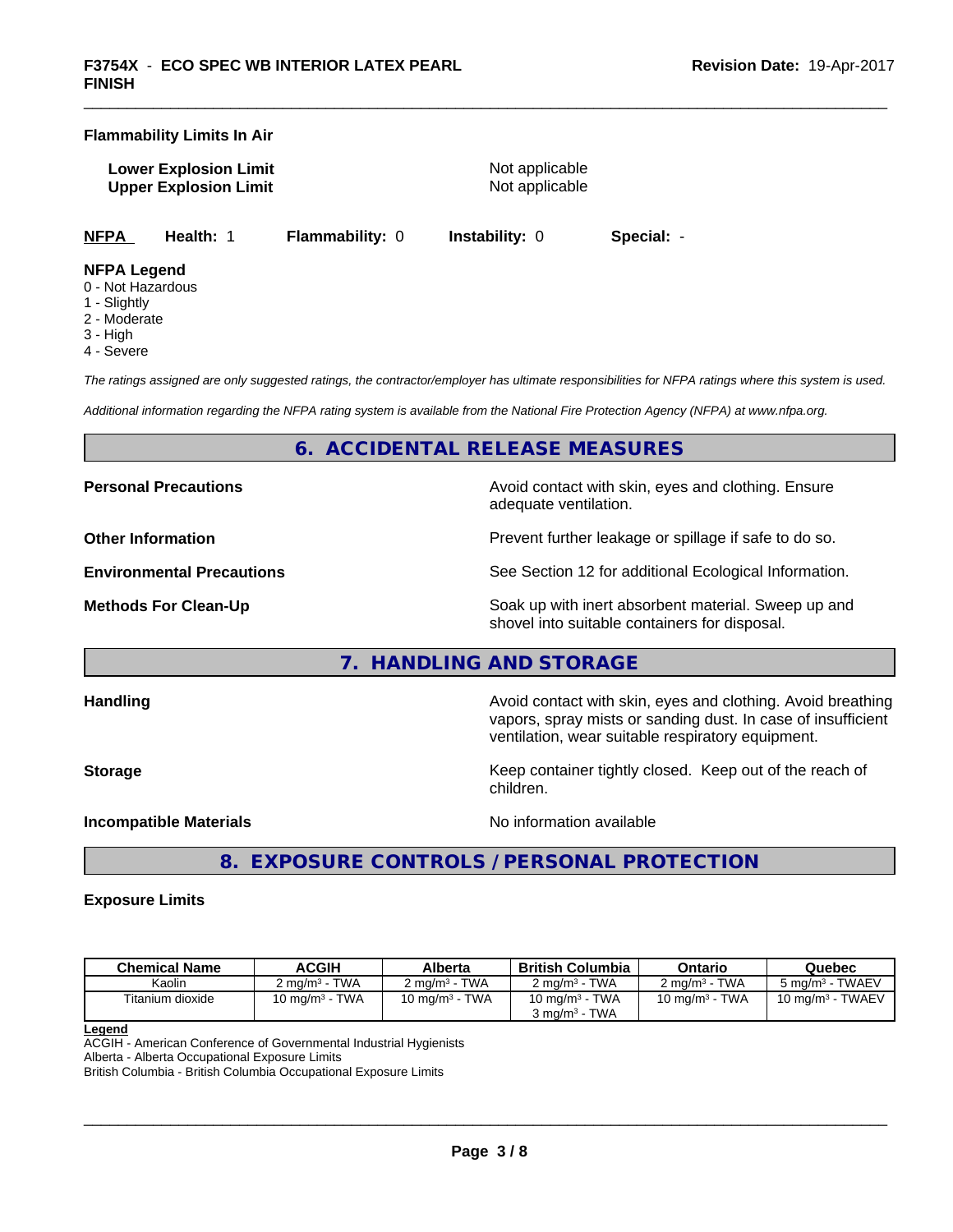Ontario - Ontario Occupational Exposure Limits Quebec - Quebec Occupational Exposure Limits N/E - Not established

**Personal Protective Equipment**

**Engineering Measures Ensure** Ensure adequate ventilation, especially in confined areas.

Safety glasses with side-shields. **Skin Protection Protection Protective gloves and impervious clothing. Respiratory Protection In case of insufficient ventilation wear suitable respiratory** equipment.

**Hygiene Measures Avoid contact with skin, eyes and clothing. Remove and Hygiene Measures** and clothing. Remove and wash contaminated clothing before re-use. Wash thoroughly after handling.

# **9. PHYSICAL AND CHEMICAL PROPERTIES**

**Appearance** liquid **Odor** little or no odor **Odor Threshold No information available No information available Density (lbs/gal)** 9.1 - 9.5 **Specific Gravity** 1.09 - 1.13 **pH** No information available **Viscosity (cps)** No information available **Solubility** No information available **Evaporation Rate No information available No information available Vapor Pressure** No information available **Vapor Density Vapor Density No information available Wt. % Solids** 35 - 45 **Vol. % Solids** 30 - 40 **Wt. % Volatiles Vol. % Volatiles** 60 - 70 **VOC Regulatory Limit (g/L)** < 50 **Boiling Point (°F)** 212 **Boiling Point (°C)** 100 **Freezing Point (°F)** 32 **Freezing Point (°C) Flash Point (°F)** Not applicable **Flash Point (°C)**<br> **Flash Point Method**<br> **Flash Point Method** Not applicable **Flash Point Method Flammability (solid, gas)** Not applicable **Upper Explosion Limit**<br> **Lower Explosion Limit**<br> **Lower Explosion Limit Lower Explosion Limit Autoignition Temperature (°F)** No information available **Autoignition Temperature (°C)** No information available **Decomposition Temperature (°F)** No information available **Decomposition Temperature (°C)** No information available **Partition Coefficient (n-octanol/water)** No information available

**No information available** 

# **10. STABILITY AND REACTIVITY**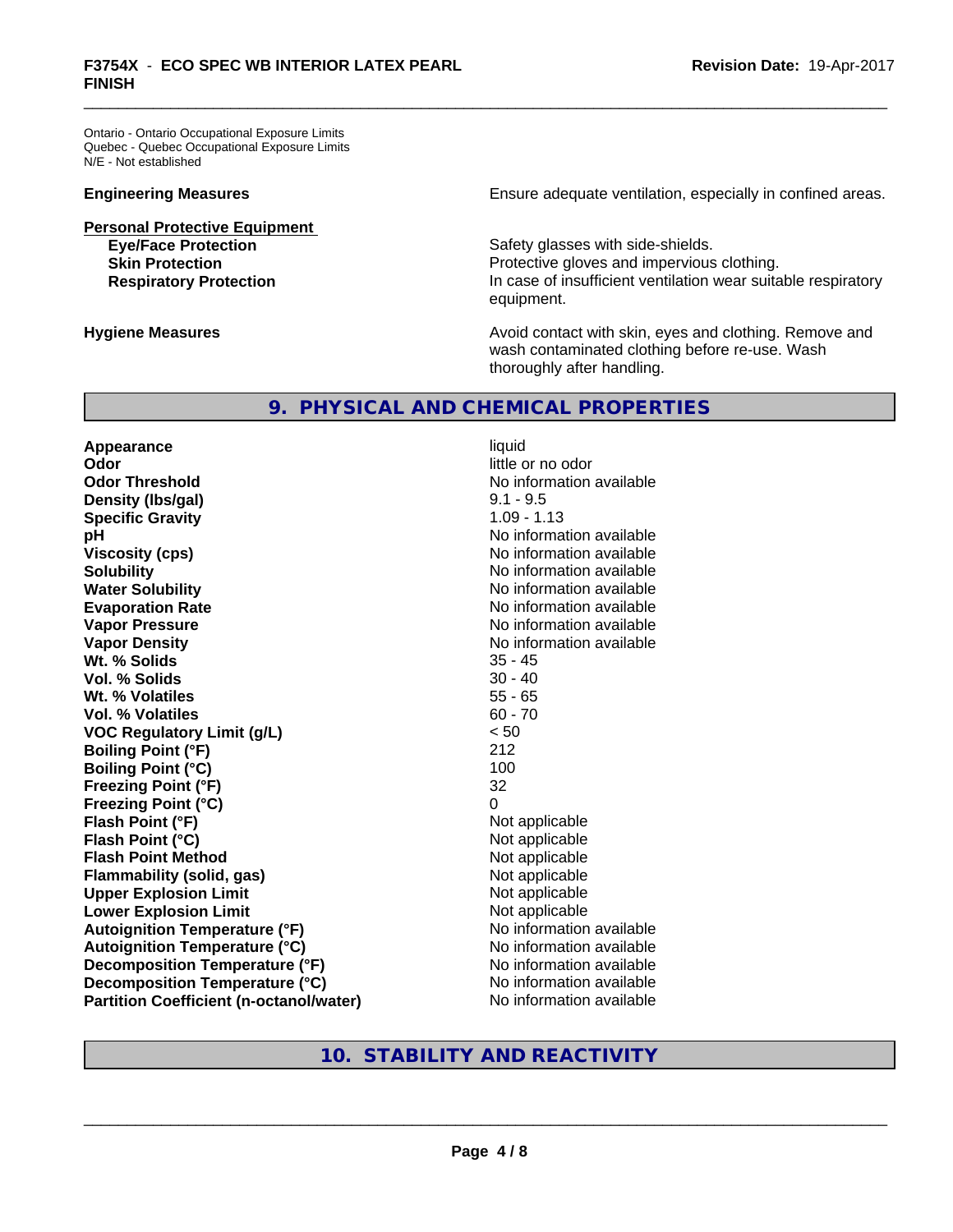| <b>Reactivity</b>                         | Not Applicable                           |
|-------------------------------------------|------------------------------------------|
| <b>Chemical Stability</b>                 | Stable under normal conditions.          |
| <b>Conditions To Avoid</b>                | Prevent from freezing.                   |
| <b>Incompatible Materials</b>             | No materials to be especially mentioned. |
| <b>Hazardous Decomposition Products</b>   | None under normal use.                   |
| <b>Possibility Of Hazardous Reactions</b> | None under normal conditions of use.     |

# **11. TOXICOLOGICAL INFORMATION**

| <b>Product Information</b><br>Information on likely routes of exposure       |                                                                                            |
|------------------------------------------------------------------------------|--------------------------------------------------------------------------------------------|
| <b>Principal Routes of Exposure</b>                                          | Eye contact, skin contact and inhalation.                                                  |
| <b>Acute Toxicity</b><br><b>Product Information</b>                          | No information available                                                                   |
| Information on toxicological effects                                         |                                                                                            |
| <b>Symptoms</b>                                                              | No information available                                                                   |
|                                                                              | Delayed and immediate effects as well as chronic effects from short and long-term exposure |
| Eye contact                                                                  | May cause slight irritation                                                                |
| <b>Skin contact</b>                                                          | Substance may cause slight skin irritation. Prolonged or                                   |
|                                                                              | repeated contact may dry skin and cause irritation.                                        |
| <b>Inhalation</b>                                                            | May cause irritation of respiratory tract.                                                 |
| Ingestion                                                                    | Ingestion may cause gastrointestinal irritation, nausea,                                   |
|                                                                              | vomiting and diarrhea.                                                                     |
| Sensitization:                                                               | No information available.                                                                  |
| <b>Neurological Effects</b>                                                  | No information available.                                                                  |
| <b>Mutagenic Effects</b>                                                     | No information available.                                                                  |
| <b>Reproductive Effects</b>                                                  | No information available.                                                                  |
| <b>Developmental Effects</b>                                                 | No information available.                                                                  |
| <b>Target Organ Effects</b>                                                  | No information available.                                                                  |
| <b>STOT - single exposure</b>                                                | No information available.                                                                  |
| <b>STOT - repeated exposure</b>                                              | No information available.                                                                  |
| Other adverse effects                                                        | No information available.                                                                  |
| <b>Aspiration Hazard</b>                                                     | No information available.                                                                  |
| <b>Numerical measures of toxicity</b>                                        |                                                                                            |
| The following values are calculated based on chapter 3.1 of the GHS document |                                                                                            |
| <b>ATEmix (oral)</b>                                                         | 40669 mg/kg                                                                                |
| <b>Component</b>                                                             |                                                                                            |
|                                                                              |                                                                                            |
|                                                                              |                                                                                            |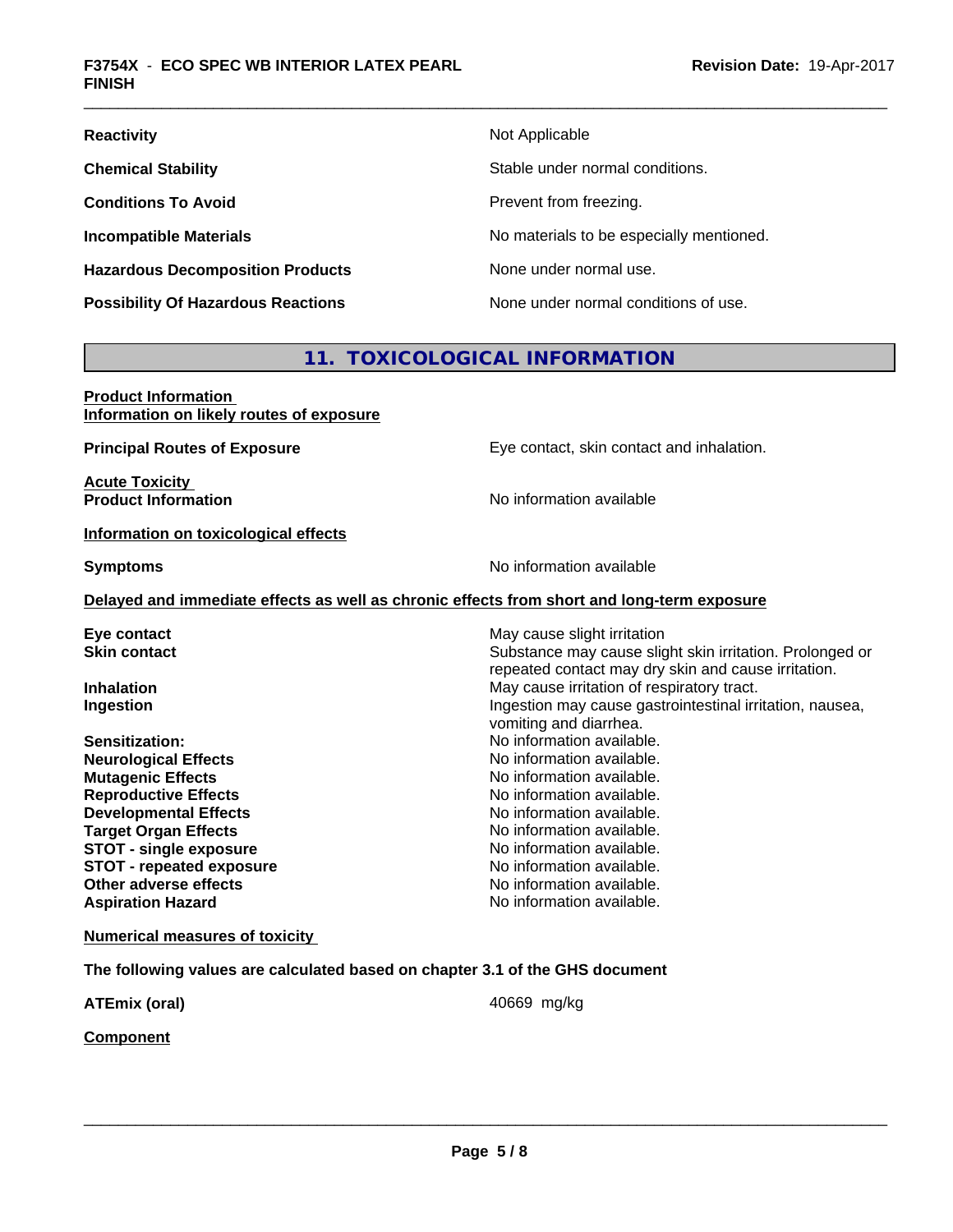Kaolin LD50 Oral: > 5000 mg/kg (Rat) Kaolin, calcined LD50 Oral: > 5000 mg/kg (Rat) vendor data Titanium dioxide LD50 Oral: > 10000 mg/kg (Rat)

# **Chronic Toxicity**

# **Carcinogenicity**

*The information below indicateswhether each agency has listed any ingredient as a carcinogen:.*

| <b>Chemical Name</b>   | IARC                            | <b>NTP</b> |
|------------------------|---------------------------------|------------|
|                        | 2B<br>Possible Human Carcinogen |            |
| Titanium J<br>⊧dioxide |                                 |            |

• Although IARC has classified titanium dioxide as possibly carcinogenic to humans (2B), their summary concludes: "No significant exposure to titanium dioxide is thought to occur during the use of products in which titanium dioxide is bound to other materials, such as paint."

#### **Legend**

IARC - International Agency for Research on Cancer NTP - National Toxicity Program OSHA - Occupational Safety & Health Administration

**12. ECOLOGICAL INFORMATION**

# **Ecotoxicity Effects**

The environmental impact of this product has not been fully investigated.

# **Product Information**

# **Acute Toxicity to Fish**

No information available

# **Acute Toxicity to Aquatic Invertebrates**

No information available

# **Acute Toxicity to Aquatic Plants**

No information available

# **Persistence / Degradability**

No information available.

# **Bioaccumulation / Accumulation**

No information available.

# **Mobility in Environmental Media**

No information available.

# **Ozone**

No information available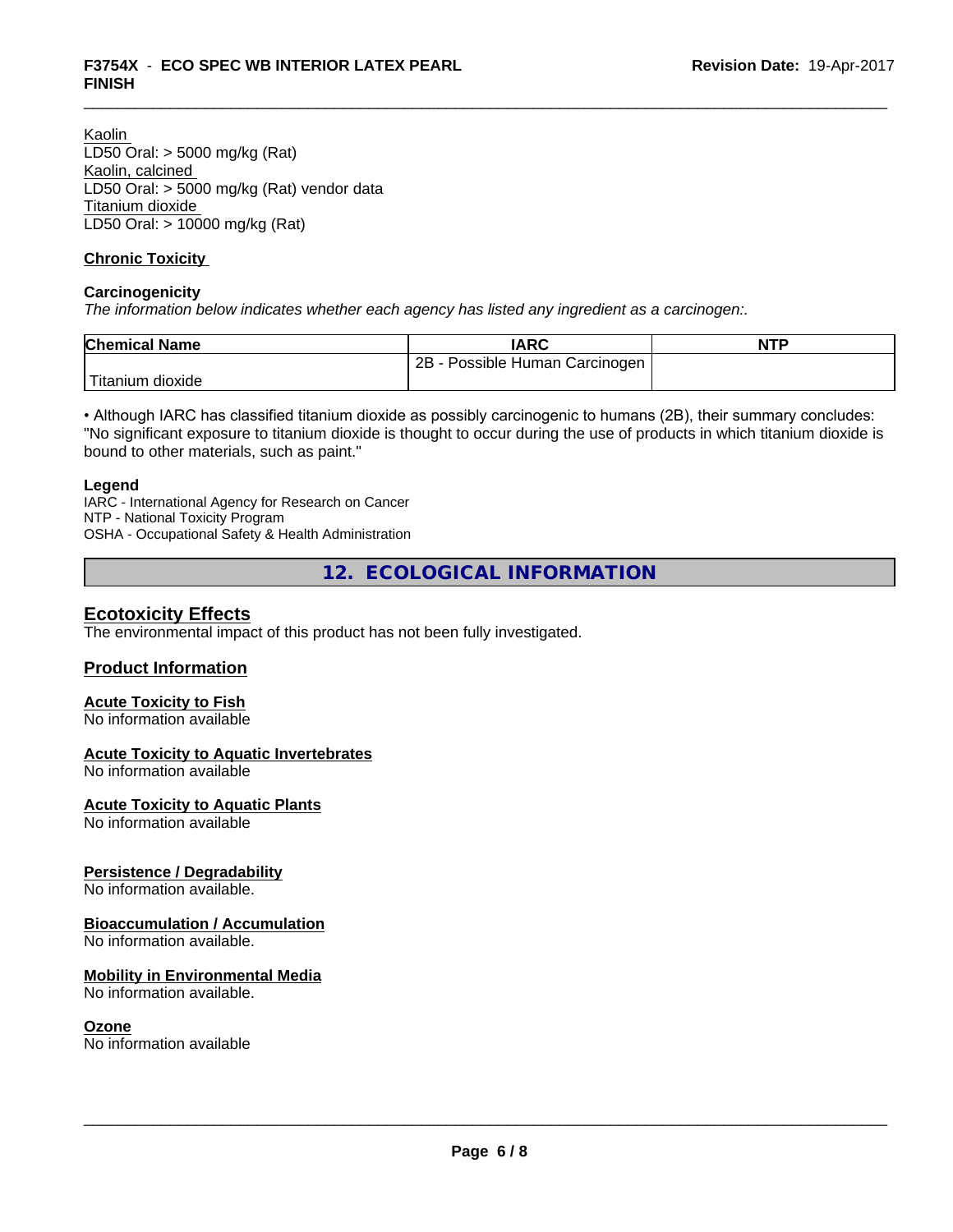# **Component**

# **Acute Toxicity to Fish**

Titanium dioxide  $LC50:$  > 1000 mg/L (Fathead Minnow - 96 hr.)

#### **Acute Toxicity to Aquatic Invertebrates**

No information available

#### **Acute Toxicity to Aquatic Plants**

No information available

**13. DISPOSAL CONSIDERATIONS**

Waste Disposal Method **Dispose of in accordance with federal, state, provincial,** and local regulations. Local requirements may vary, consult your sanitation department or state-designated environmental protection agency for more disposal options.

# **14. TRANSPORT INFORMATION**

**TDG** Not regulated

**ICAO / IATA** Not regulated

**IMDG / IMO** Not regulated

**15. REGULATORY INFORMATION**

# **International Inventories**

**TSCA: United States** Yes - All components are listed or exempt. **DSL: Canada** Yes - All components are listed or exempt.

# **National Pollutant Release Inventory (NPRI)**

**NPRI Parts 1- 4** This product contains the following Parts 1-4 NPRI chemicals:

*None*

**NPRI Part 5**

This product contains the following NPRI Part 5 Chemicals:

*None*